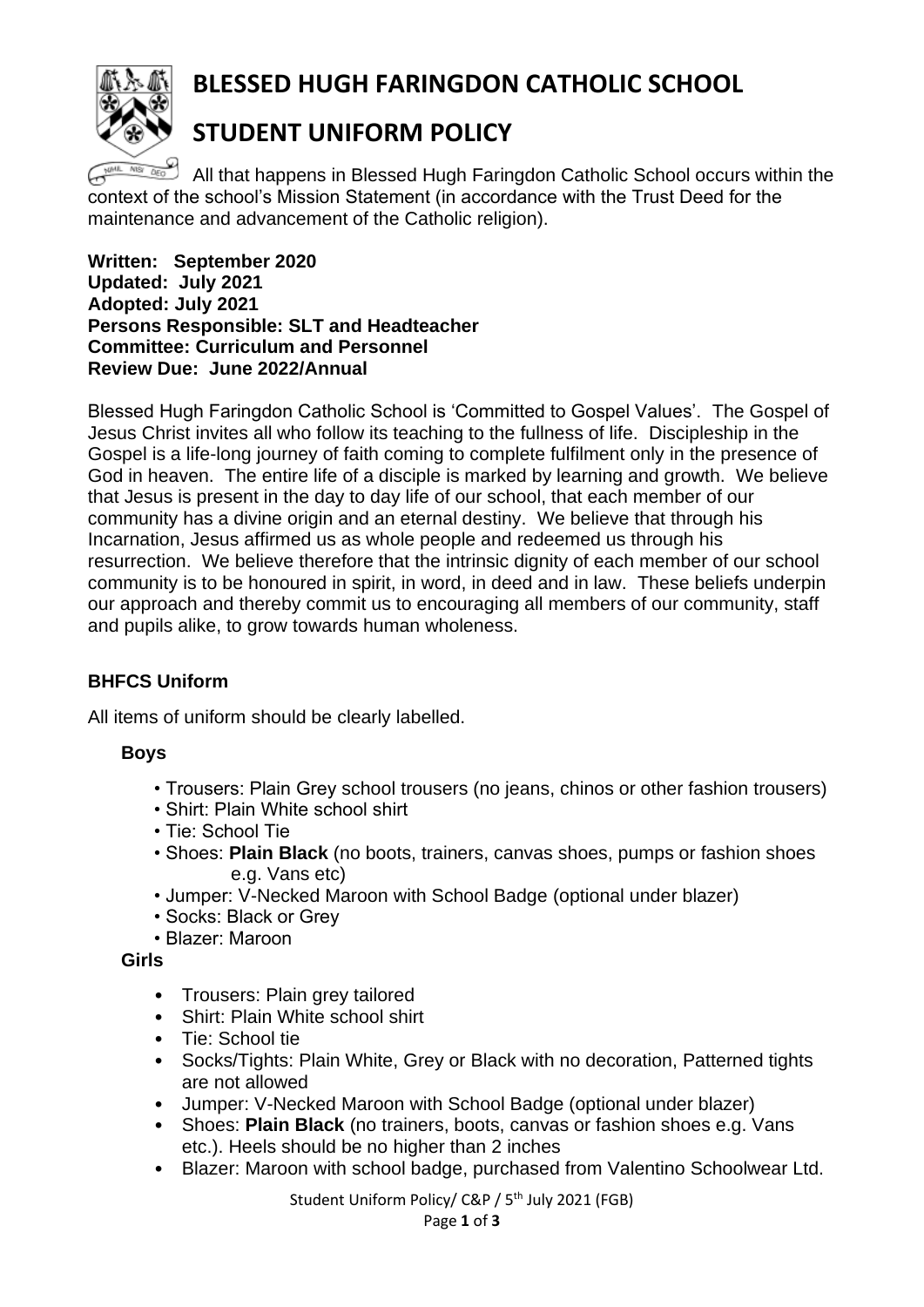- Skirt:
	- o *Year 7 to 9* Banded school skirt available from Valentino Schoolwear Ltd
	- o *Years 10 to 11* Banded school skirt available from Valentino Schoolwear Ltd

OR

Plain Grey skirt (must be no more than 2 inches above or below the knee, no splits unless box/kick pleat centre back only) until it becomes necessary to replace a skirt, then it must be replaced with the banded school skirt available from Valentino Schoolwear Ltd.

• Trousers: these should be school wear, and not fashion, trousers e.g. not skinny trousers. They should not be in Lycra material. They should be grey in colour; black is not permitted.

Please note that with effect from September 2018 new pupils must wear banded school skirts available from Valentino Schoolwear Ltd.

Top coats should be plain and dark in colour. No Leather/PVC/Denim top coats or hooded sweatshirts are permitted.

Bags must be plain and dark in colour. A rucksack style bag worn across both shoulders is recommended to alleviate problems of back pain later in life.

## **BHFCS PE Kit**

### **COMPULSORY**

- Blessed Hugh Faringdon Polo Shirt
- Blessed Hugh Faringdon Rugby Shirt
- Black Shorts (Blessed Hugh Faringdon Shorts or all black shorts with a small branded logo)
- Black Tracksuit bottoms (Only allowed a sports brand logo)
- Socks Black or White
- All Black Sport Leggings Only Shorts must be worn over the top if wearing leggings. Normal leggings are **not allowed**.
- Shin Pads for Football
- Gum Shields for Rugby

Please note, the following items are **not permitted** as part of the PE Kit:

- No hoodies
- No other colours
- No sports teams emblems
- Normal leggings

# **OPTIONAL**

- School crested black tracksuit jumper
- School crested black tracksuit pants
- White thermal skin
- Kit bag